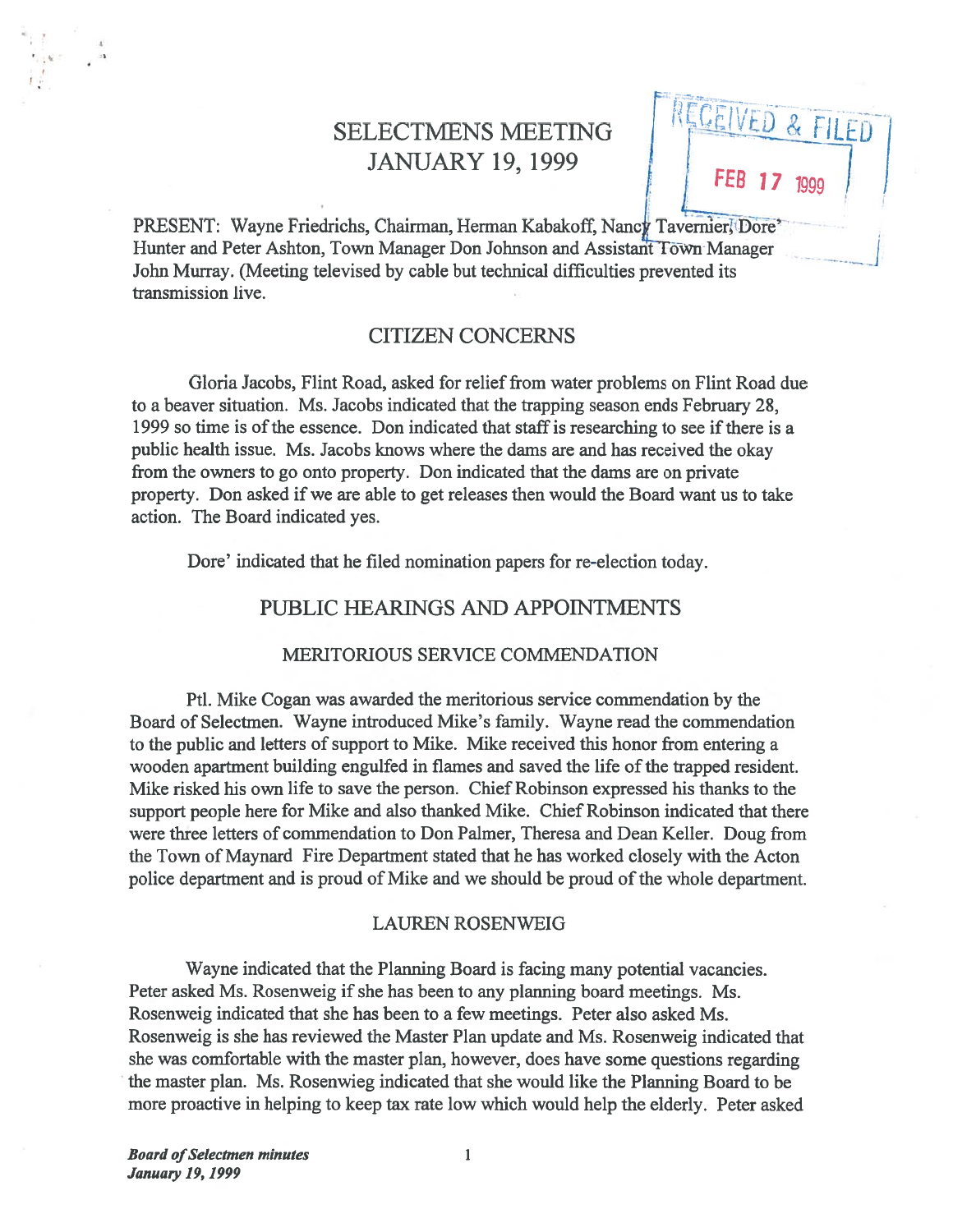Ms. Rosenwieg if she had a chance to dive into the zoning bylaws. Ms. Rosenweig indicated that she is not up to speed on the zoning issues. Dore thanked Ms. Rosenwieg for volunteering. Dore also cautioned Ms. Rosenweig about the laws that the Planning Board has to abide by and operate within these laws. Dore asked what her position is on having developers pu<sup>t</sup> in sidewalks. Ms. Rosenweig indicated that it is <sup>a</sup> reasonable requirement and the town needs them. Herman expresse<sup>d</sup> his thanks for volunteering. Nancy stated that she is delighted to see <sup>a</sup> women apply for this position and stated that she will be a fresh addition to the Planning Board. Nancy asked if there could be a win win situation on the proposed neighborhood of 120 houses on Carlisle Road. Ms. Rosenweig indicated that she would probably need to abstain and would need to see the <sup>p</sup>lans and the impact that this development would have. Wayne asked Ms. Rosenweig if she had attended <sup>a</sup> master <sup>p</sup>lan update meeting. Ms. Rosenweig stated that she is <sup>p</sup>leased that the town is updating the master <sup>p</sup>lan. Dore' also asked Ms. Rosenweig to consider the land as conservation and/or recreation land possibility. NANCY TAVERNIER -Move to appoint Lauren Rosenweig as an associate member to finish out <sup>a</sup> term to expire June 30, 1999. DORE' HUNTER - Second. UNANIMOUS VOTE.

### SITE PLAN SPECIAL PERMIT 1/19/99 - 366

Will Lopes, Rt <sup>27</sup> Realty Corp., specializing in assisted living facilities was presen<sup>t</sup> along with other technical suppor<sup>t</sup> people. The site is on Route <sup>27</sup> across from Carlisle Road at the former Wicks Lumber Site. This site has been vacant for the last seven years. It was stated that six months have been spen<sup>t</sup> reviewing data and generated an analysis. The propose<sup>d</sup> facility will have <sup>80</sup> units with sixteen dementia units. There is also units for conceptual care and <sup>31</sup> village homes. The propose<sup>d</sup> design will look similar to <sup>a</sup> country lane. The area will also be pedestrian friendly with services inside of <sup>a</sup> community including <sup>a</sup> hair salon and cafe. There will be <sup>a</sup> large field which will house the septic system. Bruce Stamski indicated this is <sup>a</sup> unique project due to the different village scales. Peter stated that he is concerned with long term viability and mixed ownership's. It was stated that the units will be <sup>a</sup> condominium type ownership with rentals and owner occupied units. The developers are asking for conditions and <sup>p</sup>hasing in the conditions of the special permit. Peter also asked whether a waste water treatment facility would be needed. The design structure of these units does not require a waste water facility based on the flow structure. Peter asked which order the structures would be built stressing that levels of mixed use needs to be built first with the stand alone buildings built last. The developer indicated that the first <sup>p</sup>hase would be for the assisted living structure. Peter asked about financing and affordable units. The developer indicated that some structures will be built under tax exemp<sup>t</sup> financing. The developer indicated that they are working with Mass Development and 25% will need to be low income or affordable housing. Peter stated that he would not want to see this facility turned into an apartment type facility instead of <sup>a</sup> retirement community. Peter also asked if staffs comments have been incorporated and when would those revised plan be done. The developers are hoping for the end of the week. Peter also asked about the fiscal impact analysis and asked if this would be incorporated. The developer indicated

**Board of Selectmen minutes** 2 January 19, 1999

 $\epsilon_{\rm e} = \frac{\lambda}{2}$  ).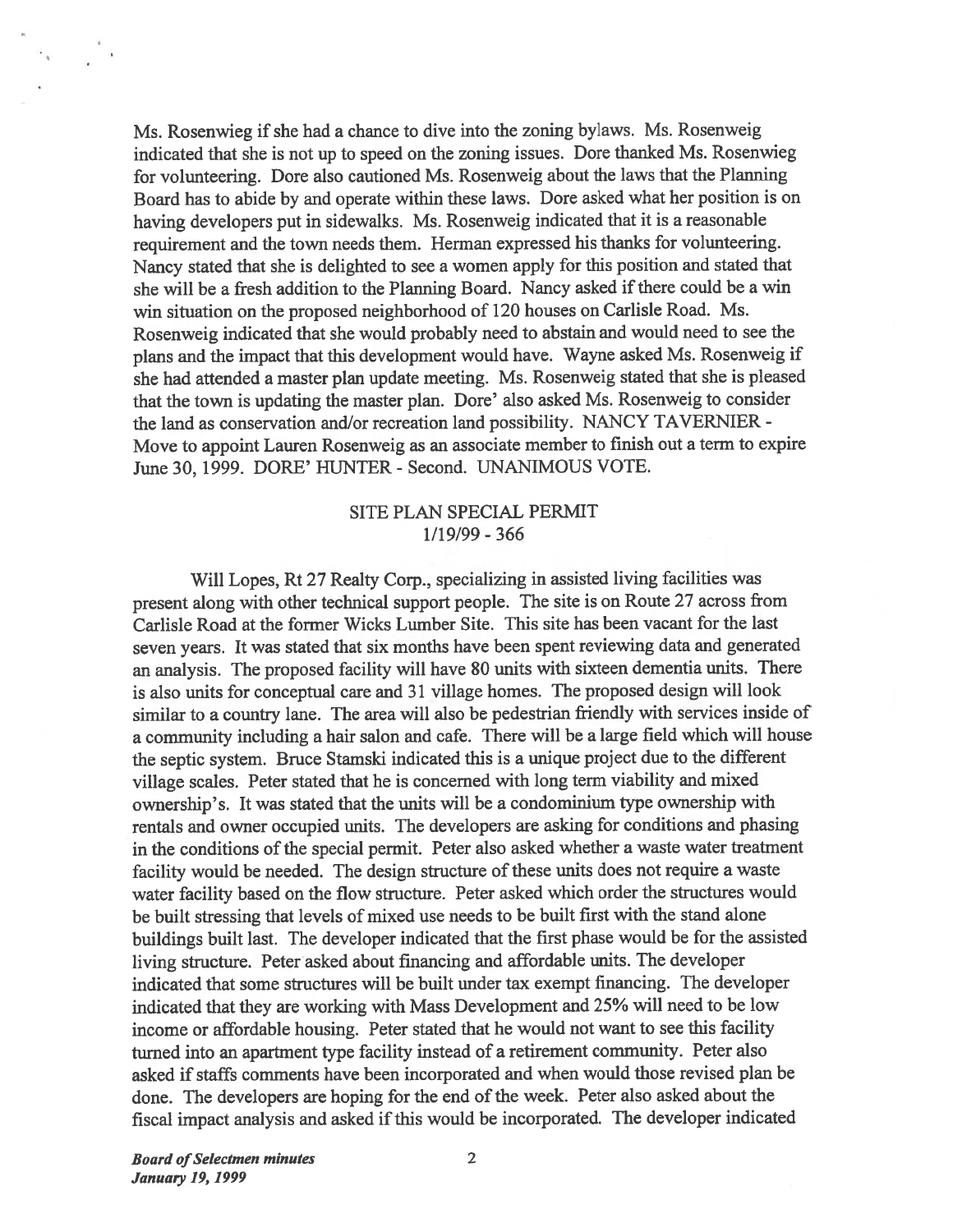that they hope to have it by the end of the week. Peter also asked to see a market analysis and would like to see the impact to town services this type of facility would have. The developer indicated that the nature of this development would require police and fire, however, there are other aspects of this development that would be provided in house for example library, community spaces, and transportation which they feel would balance out the cost for fire and police services. Peter stated that <sup>a</sup> anticipated tax benefit to the town would be approximately \$160,000. Peter also stressed that he would like assurances that this remain <sup>a</sup> tax base not tax exempt. The developers would accep<sup>t</sup> <sup>a</sup> condition of the facility that this facility would never be tax exemp<sup>t</sup> facility. Peter also asked about potential for sidewalk from the site to NARA and asked if this would be an acceptable condition. The developer indicated that they would be agreeable, however, they will address this issue. Peter also asked if there is a proposed connection to the bike path. There will be <sup>a</sup> few public accesses to the bike path from the community and also for someone coming from Carlisle Road. Peter asked about market analysis and projections. Peter stated that he feels the projections for the over <sup>65</sup> population are high and also over <sup>75</sup> population increase in annual income. The developers indicate that they received their information from <sup>a</sup> marketing group and the analysis has not been done by the developers. The developer indicated that overall people are living longer and the date they receive from the marketing group has been acceptable working with other communities. Dore' asked what the projected fees would be. The monthly fees are in line with similar facilities. Assisted living facilities will start in \$2200 range and work upwards. In the conjuration apartments would be \$1700 -\$1 \$00 <sup>a</sup> month. Buy ins have not be projected. Dore' stated that he would be concerned with getting fire safety vehicle on site. The <sup>p</sup>lowing services will be done by <sup>a</sup> private contractor. Dore' stated that he is concerned with the high condominium fees associated with the town <sup>p</sup>lowing the private roads and that these conditions are usually in small print on condo docks. Dore' asked for clear understandable condo docks and requested <sup>a</sup> sample to be sent to the Board. Dore' also wants to see the bikeway on the dock.. The developer stated that it would be costly to send the condo docks and asked if <sup>a</sup> consumer information fact sheet would be sufficient. Herman asked the radius of the demographic area used to compile data. The developer indicated that they used <sup>a</sup> 10 mile radius to create the proposed population growth. Herman asked if <sup>a</sup> able 75 year old bought <sup>a</sup> live alone unit and then became disabled would <sup>a</sup> spo<sup>t</sup> for <sup>a</sup> different unit be guaranteed. The developers indicated that it would not be <sup>a</sup> guarantee, however, services are provided to all regardless of which type of home you live in. Herman asked ifthis community will be gated. It is not <sup>p</sup>lanned. Wayne asked about stand alone homed with individual septic systems. The developer indicated that based on <sup>p</sup>hasing the waste water system could be <sup>p</sup>hased. The developer indicated that the 31 homes would be able to suppor<sup>t</sup> the infrastructure. Wayne asked what the highest monthly cost could be including, three meals, could be in the Alzheimer's units. The total amount could be \$3,900/month. The small units will be 350 to <sup>450</sup> square foot range. The Board asked about Council on Aging concerns. The Council on Aging would like time to review this. Charlie Kadlec asked if this site has been checked for contamination. A full scale 21E site assessment has been conducted with no contamination reported. Anthony, Nashoba Sportsman Club, personally concerned with noise levels and impacts on quality of life for the existing facilities and

**Board of Selectmen minutes** 3 January 19, 1999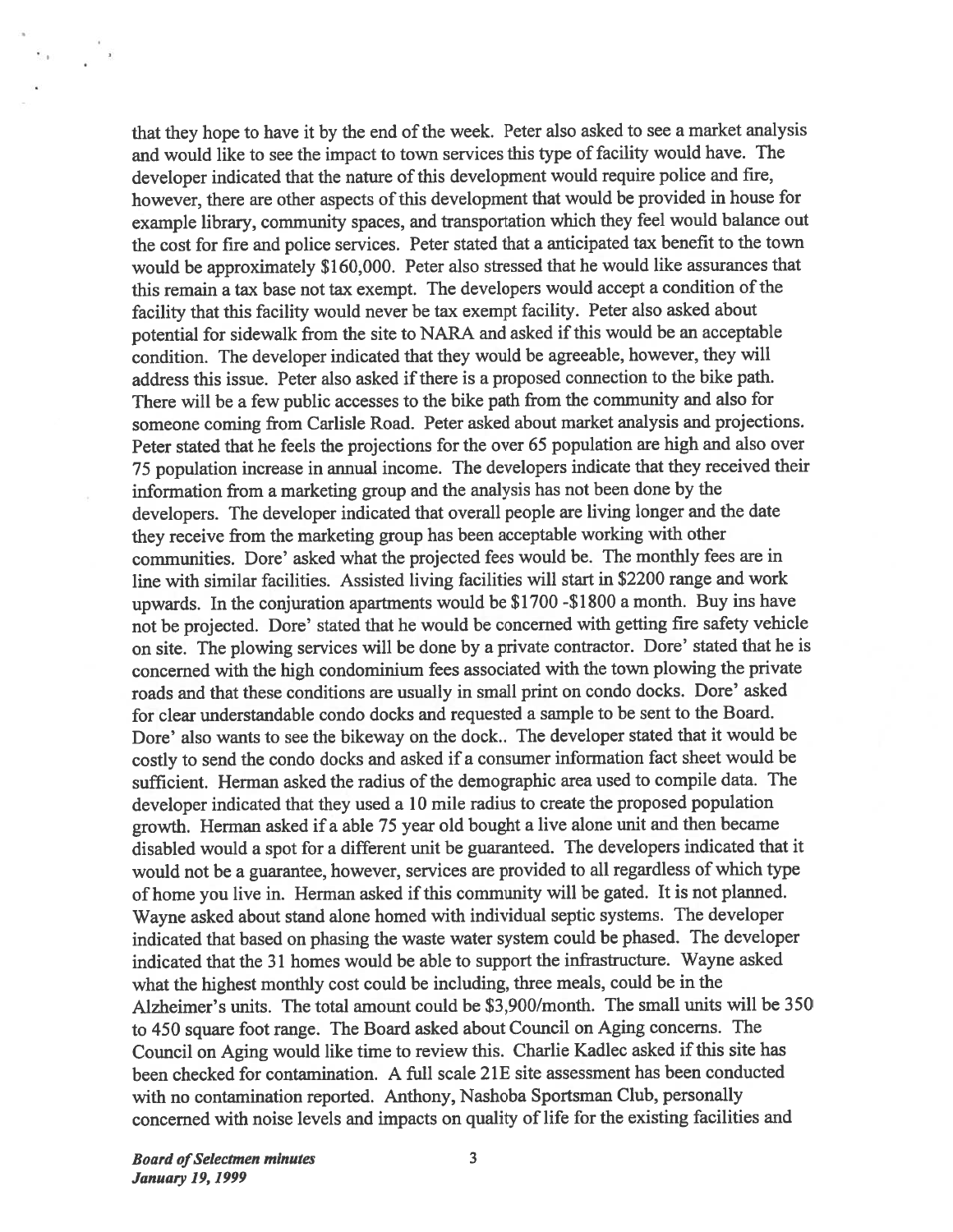the people purchasing in the facility. Expressing noise related concerns with commercial businesses and asked if these businesses would be listed on the fact sheet. The developer indicated that he cannot manage the neighbors. Wayne stated that <sup>a</sup> condition could be <sup>p</sup>laced on the special permit requiring disclosure. The developer indicated that they would look into these quality of life issues. PETER ASHTON - Move to continue hearing until 8:30 on february 16, 1999. HERMAN KABAKOFF - SECOND. Herman expresse<sup>d</sup> concern that the information be forwarded to the Board by february 5th.

#### FULL SERVICE RETIREMENT

#### AUDUBON HILL TRUSTEES

Mr. Perkins, Atty. for Audubon Hill, stated that the Town has an agreemen<sup>t</sup> to lease the Senior Center for 99 years with the condominium responsible for the outside. The association has asked that we take this property by eminent domain. Mr. Perkins indicated that the fiscal responsibility should be taken off the seniors since this is a clearly a municipal use. A large group of seniors were present to express support. Dore' questioned if we owned the facility could we use it for department of public works. Mr. Perkins indicated that this was received as <sup>a</sup> <sup>g</sup>ift and excepted at town meeting and could be used however, the town sees fit. Dore' indicated that the comprehensive permit was clearly read by the selectmen and many hours were spen<sup>t</sup> on this document. Dore' asked what Mr. Perkins would seek for damages. Mr. Perkins indicated that damages would not be sought after and he would be willing to work with town counsel. Nancy asked if any ofthe sixteen unit owners are present. Nancy stated that she hoped the original owners know what the Selectmen went through to protect the original owners. Nancy stated that we have spen<sup>t</sup> approximately \$100,000 in legal fees. Nancy stressed that we acted initially to help them from <sup>a</sup> facility going under to <sup>a</sup> create and maintain <sup>a</sup> viable community. Nancy would like to see financial impacts to the Town. Don indicated that there is no septic system for the facility which would need to be looked at. Peter asked what the financial savings to the condo association would be. The information that we received shows that it is approximately \$55/year. Nancy stated that this was devastating to us to lose the affordable housing when the initial deal was agreed on. There were also four affordable units that were supposed to go to Housing Authority. There is <sup>a</sup> question of road ownership. Don indicated that there are a series of spin-off questions that need to be addressed by staff. The Board asked Don to provide <sup>p</sup>lot <sup>p</sup>lans to the Board. Dore' indicated that this is clearly going onto Town Meeting. Mr. Perkins stated that he would answer questions and presen<sup>t</sup> anything that we needed.

#### CONSERVATION TRUST

David Hardt, representative from the trust stated that the trust has been around since 1962. Many years ago stated that they would like to be <sup>a</sup> more active in land trust issues. The membership stands at about 250 households. The goals are to achieve conservation properties. The trust can work with private land owners and it is one of the most important functions. The trust is also working to educate themselves and others.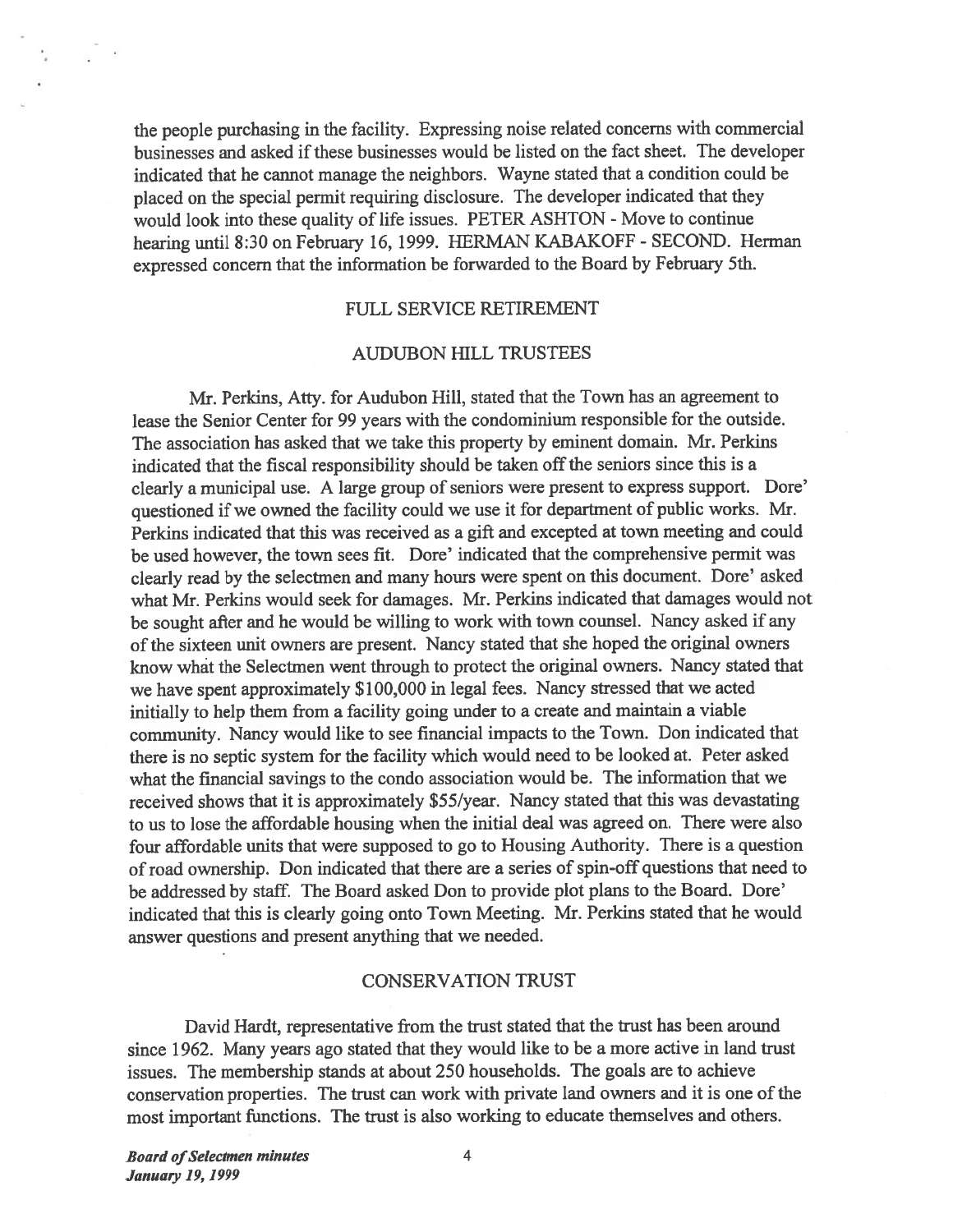Land acquisitions are extremely important which can be through town funds with matching grants from the state, and also partnerships that are available at the state level. One option is always limited development. The trust also feels that obtaining Chapter 61A properties are also important suggesting that <sup>a</sup> policy be implemented. The trust has reached the conclusion that the cluster zoning has helped with open space, however, it allows for multiple unit facilities. The trust would like to assist the town boards and educate the town and owners and also work partnerships for acquisition. The Trust also indicated that land acquisition could one day be supported by the State. Wayne thanked the trust for putting cohesive information on one sheet of paper. The trust has also worked with the Concord Land Trust. Peter asked about preservation of land. Wayne indicated that staff advises us of upcoming land sales. Nancy and Peter both expresse<sup>d</sup> support of the Carlisle Road facility and volunteered her support. The trust members are getting out more information packets.

#### RECREATION DEPARTMENT

Tom Tidman and Nancy McShea were presen<sup>t</sup> to brief the Board on some accomplishments the Recreation Department has achieved. Nancy stated that they have meet with youth leagues in town and discussed needs and they have prioritized crucial areas that need to be addressed. On of the areas needing help is the Rt 2A and 27 playing field, which is currently being used for soccer. The soil is not really conducive for soccer. The soccer leagues will be able to use NARA which will free up the Rt2A/27 area for baseball. Another important issue will be to create parking at the Gardner Field Playground. Nancy indicated that she comes from Keene State College, and her education is in teaching and has <sup>a</sup> masters from Smith and has been in college coach. Nancy stated that this has been the most rewarding job. Nancy Tavemier stated that is it wonderful to see that this is working and the accomplishment already is tremendous. Nancy Tavemier asked about the propose<sup>d</sup> parking at Gardner Field. Tom showed the board <sup>a</sup> propose<sup>d</sup> <sup>p</sup>lan which would include <sup>10</sup> car parking spaces. The current parking areas on the street and <sup>a</sup> danger. It would be hopeful that this would eliminate on street parking. Peter asked about NARA gran<sup>d</sup> opening. NARA is tentatively <sup>p</sup>lanned to open in September. <sup>A</sup> day long event is <sup>p</sup>lanned ending with fireworks. Peter also asked about adult recreation <sup>p</sup>lans. Nancy indicated that it is the process along with adult softball, cross country skiing, etc.

# SELECTMEN'S BUSINESS

# MARVIN POPE COUNCIL ON AGING FULL MEMBER

NANCY TAVERNIER - Move to approve Marvin Pope as <sup>a</sup> regular member of the Council on Aging with <sup>a</sup> tern to expire on June 30, 1999. PETER ASHTON - Second. UNANMIOUS VOTE.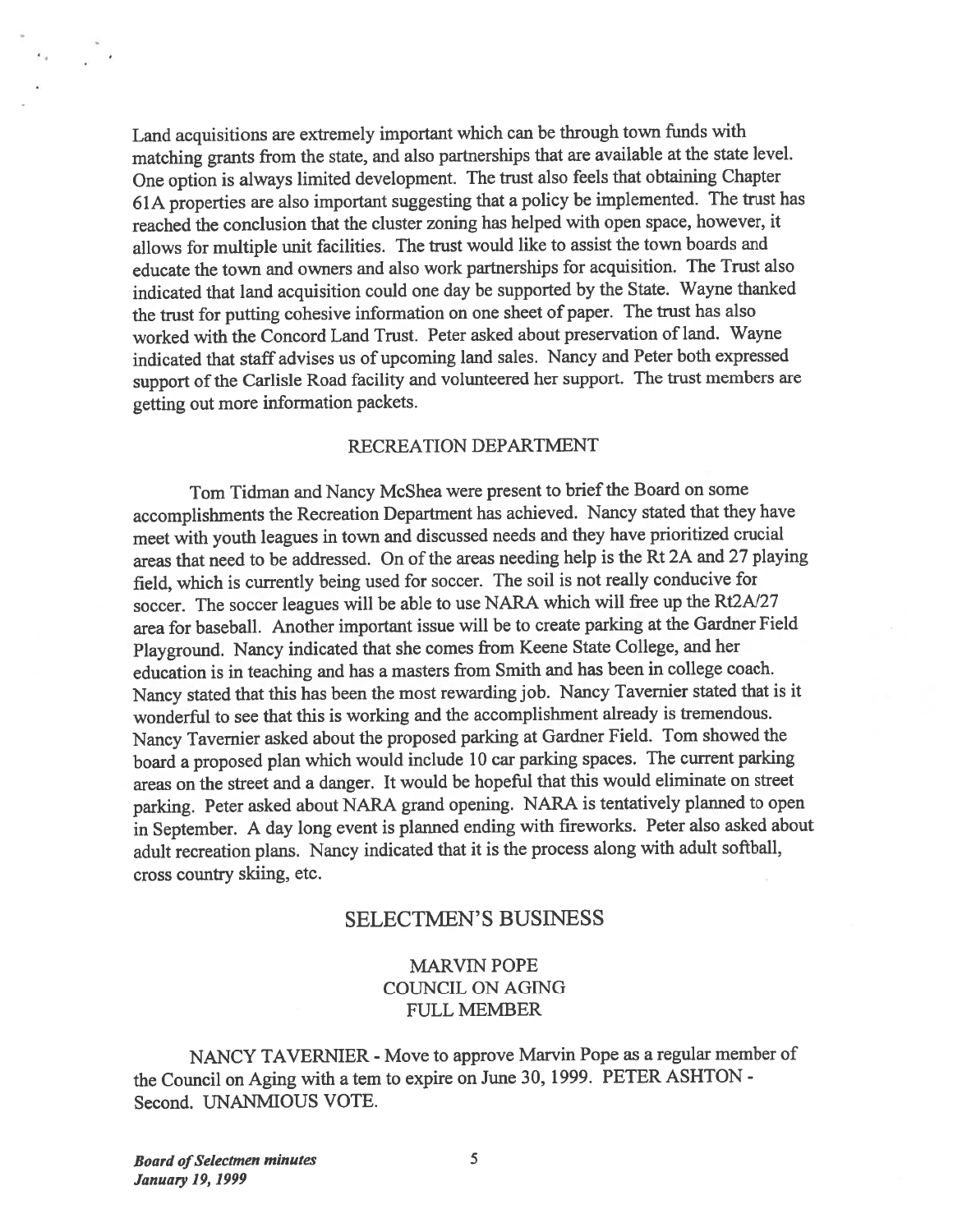## KEN COOPERMAN RECREATION COMMISSION ASSOCIATE MEMBER

NANCY TAVERNIER - Move to appoint Ken Cooperman as an associate member of the Recreation Commission with a term to expire on June 30, 1999. HERMAN KABAKOFF - Second. UNANMIOUS VOTE.

## STREET ACCEPTANCE FOR 1999 ANNUAL TOWN MEETING

# NANCY TAVERNIER - Move to approve. .HERMAN KABAKOFF Second. UNANIMOUS VOTE

# SANFORD SALES 317 CENTRAL STREET CLASS II LICENSE HEARING

Scott Sanford stated that he is unprepared since he was notified at 5:00 PM. Mr. Sanford indicated that Acton Survey is working on site plan modification forms. Mr. Sanford is also seeking other property locations at Stow Sand and Gravel which will house 50% of the vehicles currently on site at 317 Central Street. Wayne stated that the Board was hoping that Mr. Sanford would have complied by tonight. Wayne indicated that weekly checks have shown non compliance. Mr. Sanford indicated that he would sell the vehicles out of both properties. Nancy stated that she thought satellite operations were illegal. Wayne indicated that he would remove himself from discussion since he uses Mr. Sanford services for oil changes. Herman stated that based on noncompliance it leaves us with no choice not to renew Mr. Sanford's Class II license. Mr. Sanford asked for <sup>a</sup> continuation until Feb 2 at which time he thought his lease would be secured at the new facility. The extension of the current license expires on January 31, 1999. DORE' HUNTER - Move to extend Class II license until the end of the Selectmen's meeting on February 2, 1999. HERMAN KABAKOFF - Second. Vote 4-1 with Wayne abstaining. Motion passes.

#### SEWER ACTION COMMITTEE REPORT

Dore' expressed concern if sewers were still viable. Dore and Nancy would like to go to the EPA and let them know we are in trouble and ask them to look at the river again. Dore and Nancy are acting as delegees on this project and unless they are asked otherwise by the SAC, they would like to send draft to EPA. There will be <sup>a</sup> emergency meeting tomorrow night with the school committee asking them what the schools are <sup>p</sup>lanning to do and that they should consider alternatives. The schools could need as much as 4 acres to build a subsurface sewage disposal system. Dore' asked if the Board would suppor<sup>t</sup> sending letter to EPA after SAC meeting. The Board indicated that they

**Board of Selectmen minutes** 6 January 19, 1999

 $\epsilon_{\rm acc} \sim \frac{\pi}{2}$  .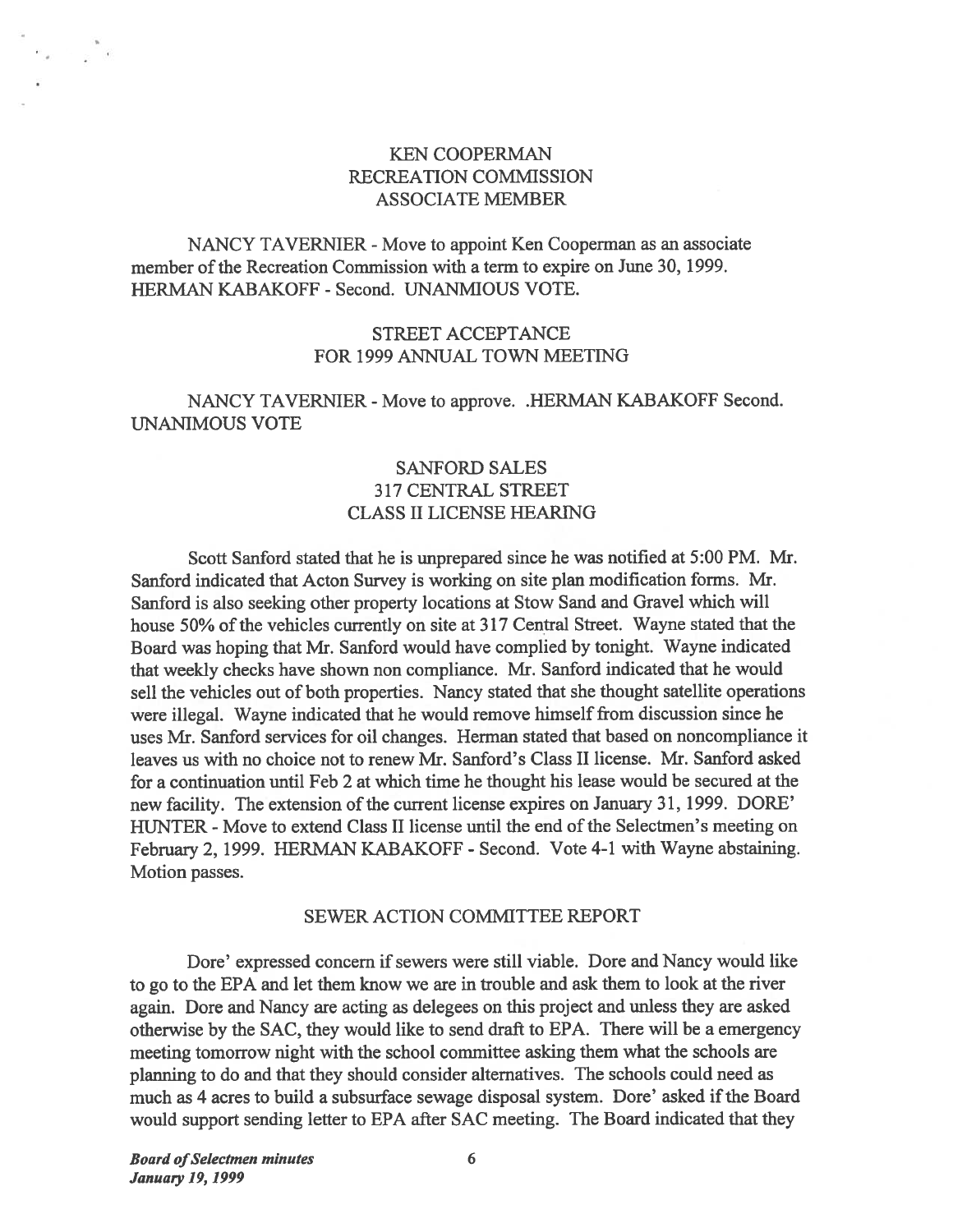would suppor<sup>t</sup> this. Dore indicated that the school has an existing expansion area to work with however, we previously have asked them to wait to ge<sup>t</sup> designs.

Charlie Kadlec stated that in order to proceed with reimbursement the schools will need to submit application for reimbursement in order to gran<sup>t</sup> money. Charlie asked how the Board of Health could issue <sup>a</sup> permit for the septic not knowing about town sewers. Dore indicated that <sup>a</sup> separate document could be filed explaining circumstances.

Dore' indicated at the School Building Committee last night the town would need to do <sup>a</sup> McCarthy Town reuse plan. Dore' would like to see if town can come up with a reuse plan for the McCarthy Towne. Dore' volunteered.

Budget schedule Nancy asked if there should be a special meeting in February 3 for budget only. Don indicated that if there are questions please submit ahead of time.

#### CONSENT AGENDA

DORE' HUNTER - Move to approve consent calendar as printed. PETER ASHTON - Second. UANIMOUS VOTE.

#### TOWN MANAGER'S REPORT

None

 $\bullet$  .  $\bullet$  .  $\bullet$ 

NANCY TAVERNIER - Move to go into Executive session for purposes of discussing potential litigation's. DORE' HUNTER - Second. Roll call taken. All ayes.

Kancy E. Tavennier

Sheryl Ball  $h$ 

Recording Secty.